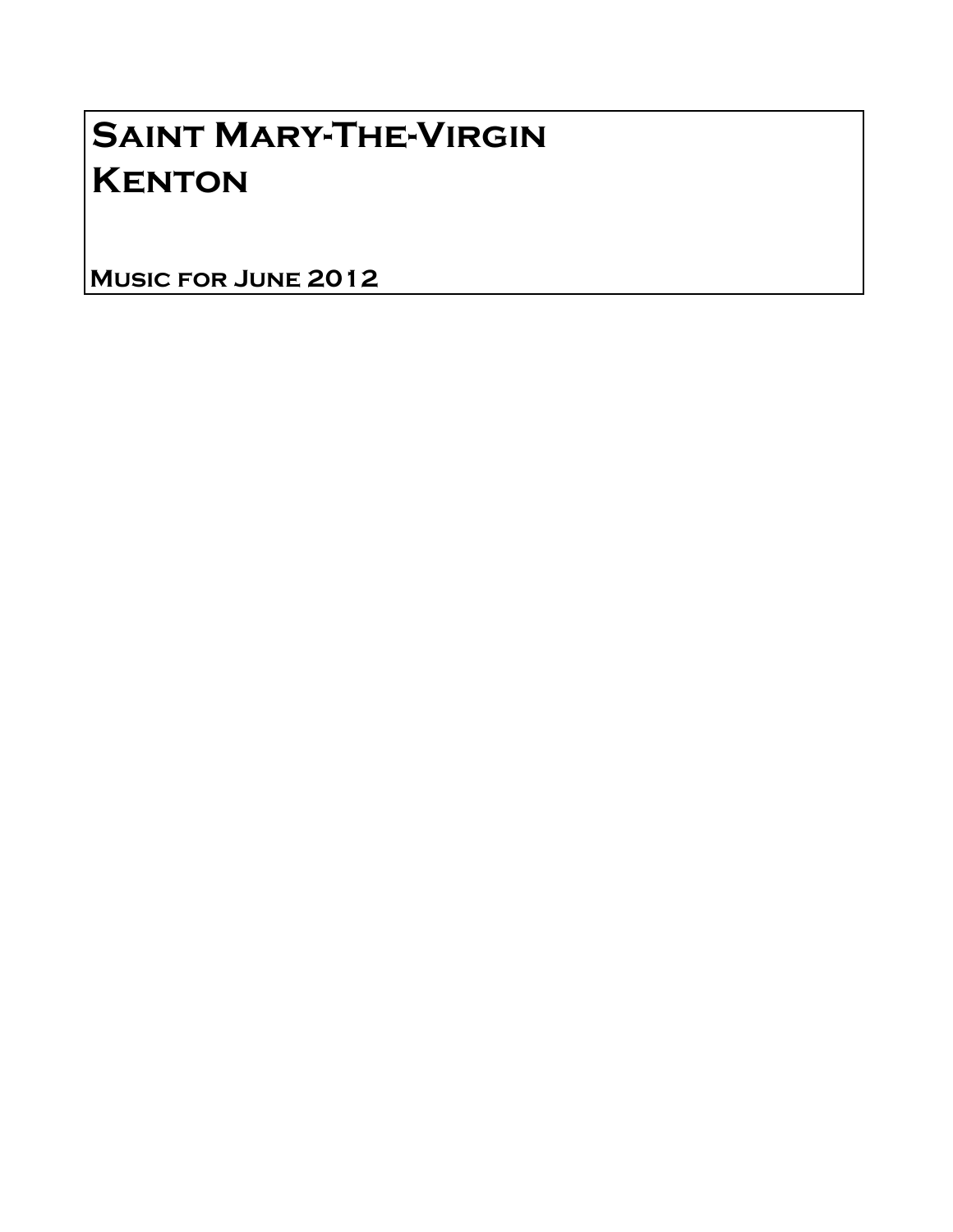# **3rd June Trinity Sunday**

| Introit                   | 146                     | Holy! Holy! Holy!         |
|---------------------------|-------------------------|---------------------------|
| <b>Responsorial Psalm</b> | Page 119, First setting |                           |
| Gradual                   | 377                     | Immortal, invisible       |
| Offertory                 | 336                     | Angel-voices ever singing |
| Communion                 | 294                     | Just as I am              |
| Recessional               | 413                     | Now thank we all our God  |

Setting **Frances Bradford** Gloria - Lourdes, Creed - Merbecke

At communion The family table

### **8th June Friday of Week IX, Year II**

| Two readings              | <b>Exposition Mass for Forty Hours' Devotion - at 8.00pm</b> |                                        |  |
|---------------------------|--------------------------------------------------------------|----------------------------------------|--|
| Introit                   | <b>CH288</b>                                                 | God everlasting, wonderful and holy    |  |
| <b>Responsorial Psalm</b> | Handout                                                      |                                        |  |
| Gradual                   |                                                              |                                        |  |
| Offertory                 | <b>CH355</b>                                                 | Let all mortal flesh keep silence      |  |
| Communion                 | <b>CH72</b>                                                  | Be still, for the presence of the Lord |  |
| O Salutaris               | NEH 269 (t128(ii)) vv 5 - 6                                  |                                        |  |
|                           |                                                              |                                        |  |
|                           | Setting                                                      | Merbecke                               |  |

At communion

#### **10th June Corpus Christi Deposition Mass for Forty Hours' Devotion** Introit 296 (i) Lord, enthroned in heavenly splendour Responsorial Psalm Page 120, Second setting Gradual 279 (t255) Come, risen Lord, and deign to be our guest Offertory 307 Sweet sacrament divine Procession 521 Lauda Sion (Music on sheet, verses as required) Tantum Ergo 268 (vv 5 - 6) At the deposition Blessed and praised ... (x3) Setting Merbecke / Shaw